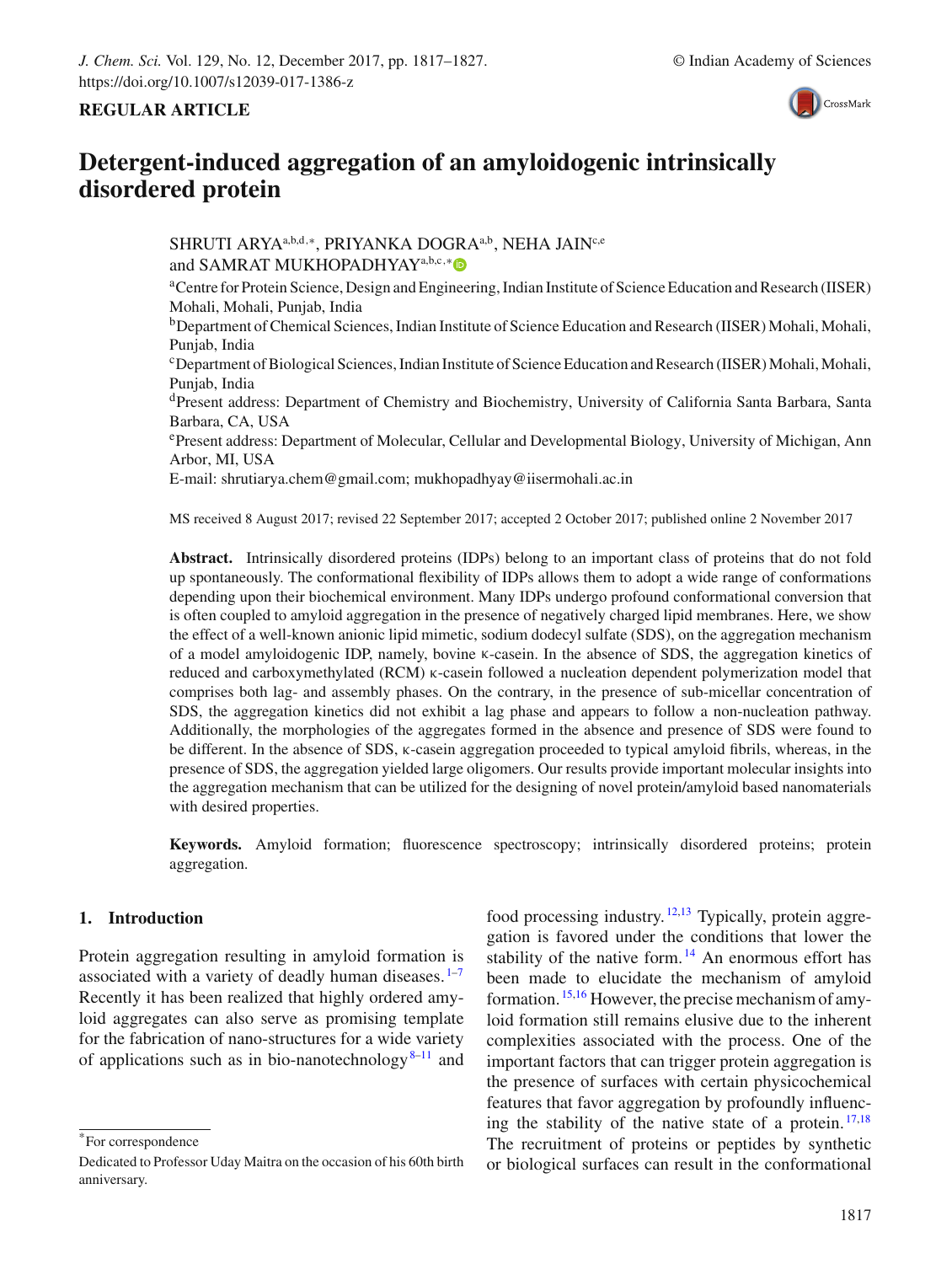transition of the native (functional) state to the nonnative, aggregation prone (non-functional/pathological) state.  $17,18$  Therefore, there is a growing interest in investigating the physicochemical characteristics of interaction between protein and synthetic or natural surfaces, and aggregation of proteins on these surfaces such as lipid membranes. The protein-membrane interactions are believed to play a key role in protein misfolding.  $19-21$ In fact, many of the pathological amyloid deposits have been found to interact with membranes thereby causing membrane disruption<sup>22–30</sup> and many of these pathological amyloids are often formed by intrinsically disordered proteins  $(IDPs)$ ,  $^{22,24,25}$  a class of proteins that lack the ability to undergo autonomous folding. 31,32 Amphiphilic sodium dodecyl sulfate (SDS) provides a membrane mimetic environment and hence have been extensively used for studying the role of membrane in amyloid formation by various proteins, including IDPs.  $33-36$ 

In this study, we have investigated the influence of SDS as a membrane mimetic on the aggregation and fibrillation of a model amyloidogenic IDP, namely, bovine κ-casein. κ-casein is a milk protein and is a member of a protein family called caseins. Caseins belong to the functional class of IDPs known as scavengers.  $37$  They are the major protein elements of mammalian milk and play an important role in the cellular uptake of calcium and phosphate ions. 38,39 Additionally, caseins are well recognized for their capability to act as molecular chaperones.  $40-44$  The chaperone-like activity of  $\alpha_{s1}$  – and β-casein also has considerable physiological advantages in preventing the amyloid formation from two amyloidogenic caseins,  $\alpha_{s2}$  – and  $\kappa$ -casein, under physiological conditions.  $45-47$  The amyloid formation by  $\kappa$ -casein is linked with mammary cancer. 48,49 Since κ-casein is a milk protein, therefore, in order to understand the process of amyloid formation from κ-casein, it is important to consider the influence of various components of milk on amyloid formation. One of the important components of milk is lipids that comprise approximately 4%  $w/v$  of milk.<sup>50</sup> In addition, the membrane of mammary epithelial cells is composed of phospholipid bilayer.<sup>51</sup> Therefore, studying the effect of lipids or lipid mimetics on κ-casein is of physiological relevance to elucidate the mechanism of κ-casein aggregation. Here, we have used SDS, an anionic detergent, to mimic membrane environment in κ-casein fibrillation. *In vitro* protein aggregation studies have revealed that the kinetics of fibrillation is often altered in the presence of lipids/detergents.<sup>52,53</sup> In many cases, they accelerate the fibrillation process. 33,34 However, there are cases where they can have inhibitory effect on fibrillation. 54,55 Here we show that SDS alters the pathway and morphology of κ-casein aggregation.

#### **2. Experimental**

#### 2.1 *Materials*

κ-casein (from bovine milk), dithiothreitol (DTT), iodoacetic acid, guanidinium chloride (GdmCl), Tris HCl, sodium chloride (NaCl), sodium dodecyl sulfate (SDS), 8-anilino-1 naphthalenesulfonic acid ammonium salt (ANS) and sodium hydrogen phosphate (monobasic) were procured from Sigma (St. Louis, MO) and used as received. 5-((((2-iodoacetyl) amino)ethyl)amino) naphthalene-1-sulfonic acid (IAEDANS) was purchased from Molecular Probes, Invitrogen Inc. All solutions were prepared in Milli-Q water. The pH of the buffers was adjusted using a Metrohm pH meter at ∼25 ◦C.

#### 2.2 *Circular dichroism (CD) measurements*

The CD measurements were carried out on Chirascan Spectrophotometer (Applied Photophysics, UK) using a 1 mm path length quartz cell, and the spectra obtained were corrected for buffer background signal. The buffer corrected spectra were then smoothened using Pro Data software. All the measurements were made at room temperature.

#### 2.3 *Steady-state fluorescence measurements*

For all the experiments, except for the data shown in Figure 1A, κ-casein was reduced and carboxymethylated (RCM) using DTT and iodoacetic acid using the protocol described previously  $56,57$  and the stock solution of  $\kappa$ -casein was stored under denatured condition (6 M GdmCl in pH 7, 50 mM phosphate buffer). For Trp steady-state fluorescence and CD measurements, the protein stock was diluted into the native buffer (pH 7.2, 50 mM phosphate buffer) to obtain a final concentration of 20  $\mu$ M. For SDS binding experiments, a fresh stock of 10 mM SDS was prepared in Milli-Q water and was used for making further dilutions. For AEDANS fluorescence measurements, reduced and denatured κ-casein was labeled with a 50 molar excess of IAEDANS under denatured condition (6 M GdmCl in pH 7.6, 100 mM Tris buffer, 2 h at 37 °C). The labeled protein was then passed through a PD-10 column to remove excess dye and was further concentrated using AMICON ultra (3 kDa cutoff; from Millipore). The concentration of the labeled protein was estimated using  $\varepsilon_{337nm} = 6100 \text{ M}^{-1} \text{ cm}^{-1}$  for AEDANS.<sup>58</sup> The AEDANS labeled κ-casein was stored under denatured condition (6 M GdmCl in pH 7, 50 mM phosphate buffer).

All the steady-state fluorescence measurements were carried out on Fluoromax-4 (Horiba Jobin Yvon, NJ) at ∼25 ◦C. The samples were excited at 295 nm (Trp), 450 nm (ThT) and 375 nm (ANS and AEDANS). The steady-state fluorescence anisotropies were measured at 350 nm (Trp) and 480 nm (ANS and AEDANS). The steady-state fluorescence anisotropy  $(r_{ss})$ is given by the following relationship:

$$
r_{ss} = \frac{I_{\parallel} - I_{\perp}G}{I_{\parallel} + 2I_{\perp}G}
$$
 (1)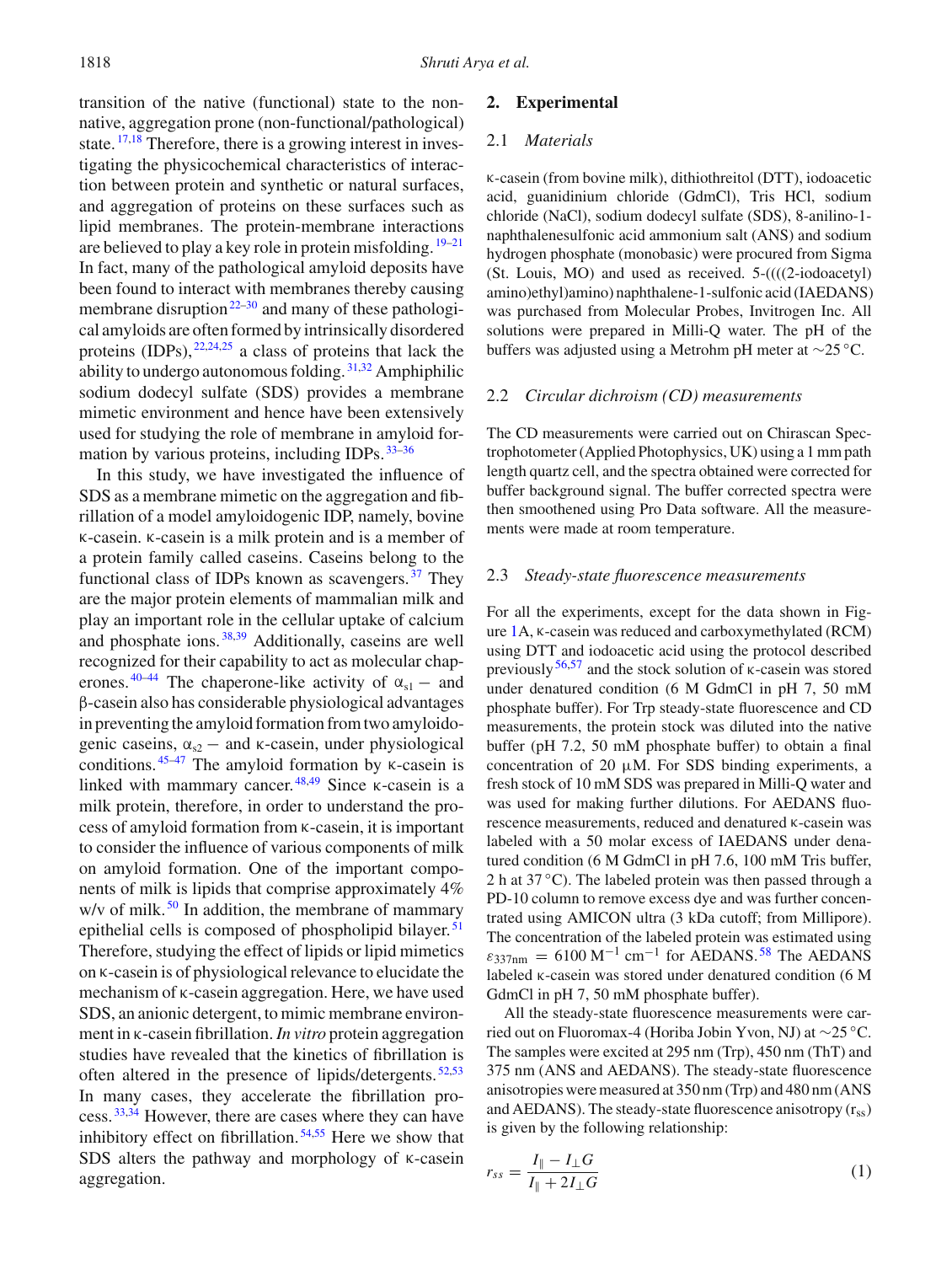where  $I_{\parallel}$  and  $I_{\perp}$  are fluorescence intensities collected using parallel and perpendicular geometry, respectively. For Trp fluorescence kinetics measurements, κ-casein in native buffer was taken as baseline and then SDS  $(100 \mu)$  was added to this solution. The SDS solution was manual mixed and the time of mixing was typically 5–10 seconds. For monitoring ThT and ANS fluorescence kinetics upon addition of SDS  $(100 \,\mu\text{M})$ ; ThT  $(20 \,\mu\text{M})$  and ANS  $(20 \,\mu\text{M})$ , respectively were already present in the buffer containing  $\kappa$ -casein (20  $\mu$ M). All the measurements were made at room temperature.

#### 2.4 *Aggregation reaction*

The aggregation reaction was initiated using  $200 \mu$ M of RCM κ-casein in 50 mM phosphate buffer (pH 7.2). The reaction mixture was continuously stirred at a speed of 300 rpm and the temperature was maintained at 37 °C. The aliquots (10  $\mu$ M) were taken out at several time points and Trp fluorescence was measured. For measuring ThT and ANS fluorescence,  $10 \mu M$ of ThT and ANS, respectively were added to the aliquots taken out from the aggregation mixture. The final protein concentration for measurement was 10  $\mu$ M. All the final dilutions were made in 50 mM phosphate buffer (pH 7.2). For carrying out aggregation reaction with AEDANS labeled κ-casein, 20 μM of AEDANS labeled  $κ$ -casein was added to 180 μM of RCM κ-casein. The aliquots were taken out at different time points and the AEDANS fluorescence was measured without any further dilution. The parameters used for fluorescence measurements are mentioned above. The fluorescence data at different points were then plotted and fitted with the following equation described previously for nucleation-dependent polymerization. <sup>59</sup>

$$
y = y0 + \frac{a}{1 + \exp\left(-\frac{x - x0}{b}\right)}
$$
 (2)

where *y* is the fluorescence at time  $x$ ,  $y_0$  is the initial fluorescence value,  $x_0$  is the time when fluorescence reaches  $50\%$ of its maximum value, and *a* is the maximum fluorescence at stationary phase. The lag time is given by  $(x_0 - 2b)$ .

#### 2.5 *Time-resolved fluorescence measurements*

The fluorescence lifetime data were acquired using a timecorrelated single photon counting (TCSPC) setup (Fluorocube, Horiba Jobin Yvon, NJ). All the measurements were made at room temperature. The peak count was fixed to 10,000 and the excitation and emission polarizers were oriented at the magic angle (54.7°). For time-resolved fluorescence anisotropy measurements, the peak difference was 10,000 counts and the orientation of the emission polarizer was 0◦ and 90° with respect to the excitation polarizer for parallel fluorescence intensities  $(I_{\parallel})$  and perpendicular fluorescence intensities  $(I_{\perp})$ , respectively. The emission monochromator for ANS was fixed at 480 nm with a bandpass of 12 nm and 375 nm laser diode was used as excitation source. The instrument response function (IRF) was collected using Ludox (colloidal

silica). The width (FWHM) of IRF was ∼250 ps. The fluorescence intensity decay curves were deconvoluted taking IRF into account using

$$
I(t) = \sum_{i} \alpha_i e^{-t/\tau_i}
$$
 (3)

#### 2.6 *Atomic force microscopy (AFM) imaging*

AFM images were acquired on an Innova atomic force microscope (Bruker). The AFM was operated in tapping mode. For imaging, the silicon nitride cantilever probe with radius ∼8 nm was used. The samples (typically diluted 1000– 2000 fold with aggregation reaction buffer filtered through a 0.22 μm syringe filter) were deposited on a freshly cleaved muscovite mica (Grade V-4 mica from SPI, PA). The mica surface was incubated with the sample for 15–20 min before washing it with filtered Milli-Q water and dried under a gentle stream of nitrogen gas. The images were collected in NanoDrive (v8.03) software at a resolution of 1024 x 1024 pixels. The collected AFM images were further processed and analyzed using WSxM version 4 develop 11.6 software.<sup>60</sup>

### **3. Results and Discussion**

## 3.1 κ*-Casein aggregation under non-reducing and reducing conditions*

Under (native) physiological conditions, κ-casein exists as collapsed disordered globules. <sup>57</sup> In order to follow the aggregation of κ-casein, ThT fluorescence assay was used. Since κ-casein contains two cysteine residues that can potentially form intra- and inter-molecular disulfides, we carried out aggregation reaction using a high concentration of κ-casein (200 μM), under reducing (using DTT as a reducing agent) as well as under nonreducing conditions, to decipher the role of disulfides in κ-casein aggregation. A time-dependent increase in ThT fluorescence with a typical initial lag phase, was observed with the reduced form of κ-casein, which is in line with our previous study with RCM  $\kappa$ -casein<sup>61</sup> (Figure 1A). However, in the absence of reducing agent, no time-dependent change (for  $>48$  h) in ThT fluorescence was observed which suggests that intermolecular disulfide bonding prevents or slows down κ-casein fibrillation (data not shown). This observation is in agreement with previous studies on  $\kappa$ -casein fibrillation.<sup>47</sup> However, the aggregation kinetics observed by us for RCM κ-casein is different from previous studies that showed the absence of lag phase.  $47,62$  This discrepancy could arise due to the early oligomer formation when reaction is initiated from RCM  $\kappa$ -casein in native buffer.  $47,62$  In our case, we initiated the aggregation reaction by transfering the protein from the denatured state to the native buffer that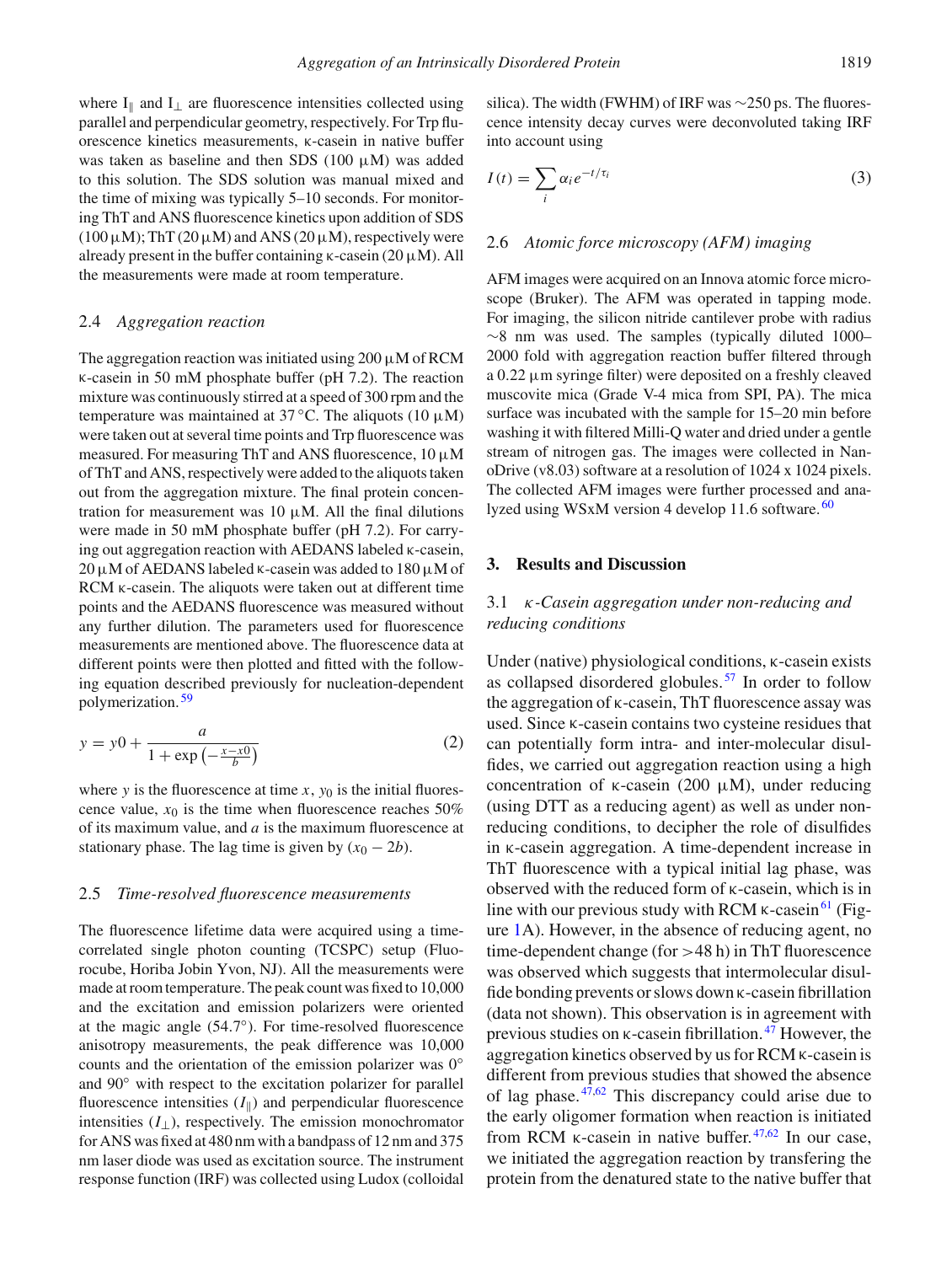minimizes the formation of early oligomers. Therefore, in our case the aggregation reaction proceeeded via a nucleation-dependent kinetics comprising a lag phase and an assembly phase.

# 3.2 *Mechanism of* κ*-casein aggregation using multiple fluorescence probes*

Next, we followed the aggregation kinetics using multiple fluorescent probes to discern the molecular events involved in the aggregation process. Fluorescence spectroscopy being a highly sensitive and multi-parametric technique is extensively used for studying protein aggregation. <sup>63</sup> The steady-state fluorescence spectrum provides insights into the local environment around the fluorophore and information about an overall size of the protein can be obtained from steady state fluorescence anisotropy measurements. <sup>63</sup> In order to probe the conformational changes taking place during aggregation, we took advantage of the fact that κ-casein has two cysteines and a single Trp residue. We used Trp as intrinsic fluorophore and AEDANS as extrinsic fluorophore by labeling the thiols of Cys residues with IAEDANS. Additionally, we used ANS, a hydrophobic environment sensitive dye, to follow the aggregation process. The free form of ANS is almost non-fluorescent in water with an emission maximum at ∼515 nm. However, it becomes fluorescent upon binding to hydrophobic pockets and undergoes a significant blue shift to ∼475 nm which is mostly accompanied by a rise in intensity.<sup>64</sup> Due to the ability of ANS to bind to hydrophobic regions/clusters, it is often used in aggregation studies to follow the initial oligomerization and growth steps during fibrillation. All the probes showed the existence of a nucleation-dependent amyloid assembly pathway with a characteristic lag phase, similar to the ThT fluorescence kinetics. The lag time and the rate constants for the aggregation reaction were recovered from the time-dependent plots of all the fluorescence readouts using a previously described relationship<sup>59</sup>



**Figure 1.** Aggregation kinetics of RCM  $\kappa$ -casein (200  $\mu$ M) monitored using, (A) ThT fluorescence, (B) ANS fluorescence, (C) Ratio of Trp fluorescence intensity at 335 nm and 342 nm, (D) Trp fluorescence anisotropy, (E) AEDANS fluorescence anisotropy, and (F) ANS fluorescence anisotropy. (G) The lag time recovered from fitting the time-dependent fluorescence data shown in (A-F) using equation 2 (For details, see Section 2). All the measurements were made at room temperature.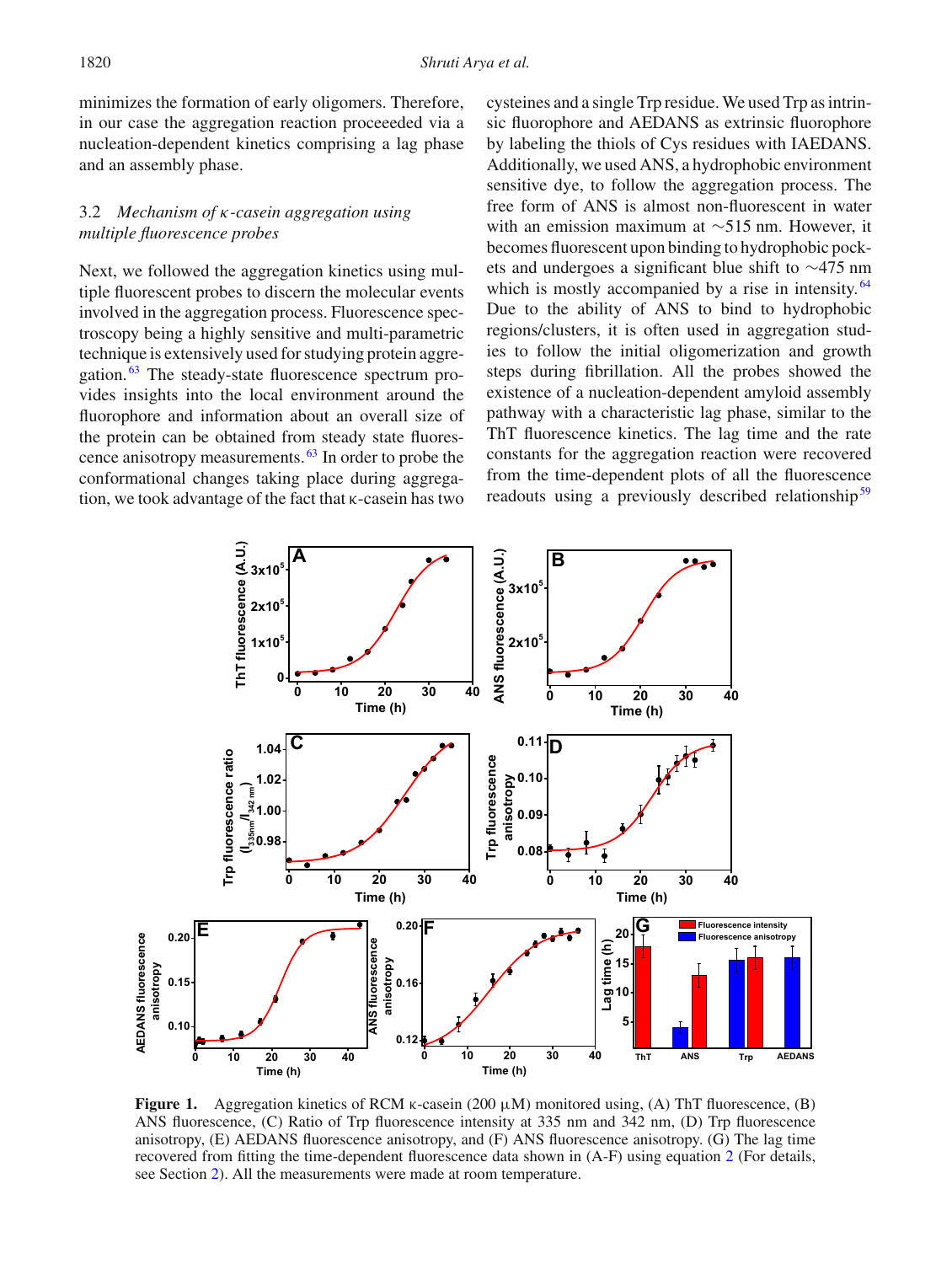(Figure 1). The lag time observed for all the fluorescence readouts was found to be comparable, except for the ANS fluorescence anisotropy. Additionally, the growth phase kinetics was found to be similar for all the fluorescence readouts, except for ANS anisotropy. The similarity in the rates indicate that the structural reorganization, particularly in the region harboring Trp and Cys, and aggregation occur simultaneously. The kinetics of the increase in the ANS fluorescence anisotropy was faster during amyloid formation. The monomeric form of κ-casein exists as collapsed disordered globules<sup>57</sup> and hence has a very weak affinity for ANS. However, as these collapsed globules coalesce during aggregation process, an increase in ANS fluorescence anisotropy as well as in fluorescence intensity with a concomitant blue shift was observed. The shorter lag phase observed for ANS anisotropy is suggestive of early oligomerization. After characterizing the kinetics of κ-casein aggregation under physiological conditions, we next embarked upon studies aimed at delineating the effect of SDS on the aggregation process.

# 3.3 κ*-Casein binds to SDS in a concentration-dependent manner*

We followed the SDS-induced conformational changes in κ-casein, using CD and steady-state fluorescence. Upon changing the concentration of SDS, the changes in both CD and fluorescence readouts were observed. We observed an increase in the ellipticity at 218 nm as well as 222 nm with respect to ellipticity at 205 nm, with the increase in SDS concentration (Figure 2A and B). The CD signals at 205 nm, 218 nm and 222 nm predominantly correspond to random coil, β-sheets and α-helices, respectively. Thus, our CD data indicates that in the presence of SDS, formation of secondary structure at the expense of random coil (Figure 2A and B). It is important to emphasize here that the concentrations of SDS that we have used in our experiments are nondenaturing below the critical micellar concentration of SDS. However, there could be formation of some premicellar aggregates under this condition.

Next, we monitored the changes in the fluorescence attributes of Trp which is present in Q/N-rich positively



**Figure 2.** (A) CD spectra for κ-casein with various concentration of SDS: monomer (black), 100 μM (red), 500 μM (blue) and 900 μM (olive). (B) The ellipticity ratio from CD data are shown in panel A. (C) Trp and (D) ANS fluorescence spectra with color scheme same as in panel A. The normalized Trp and ANS fluorescence spectra are shown as insets to C and D, respectively. All the measurements were made at room temperature.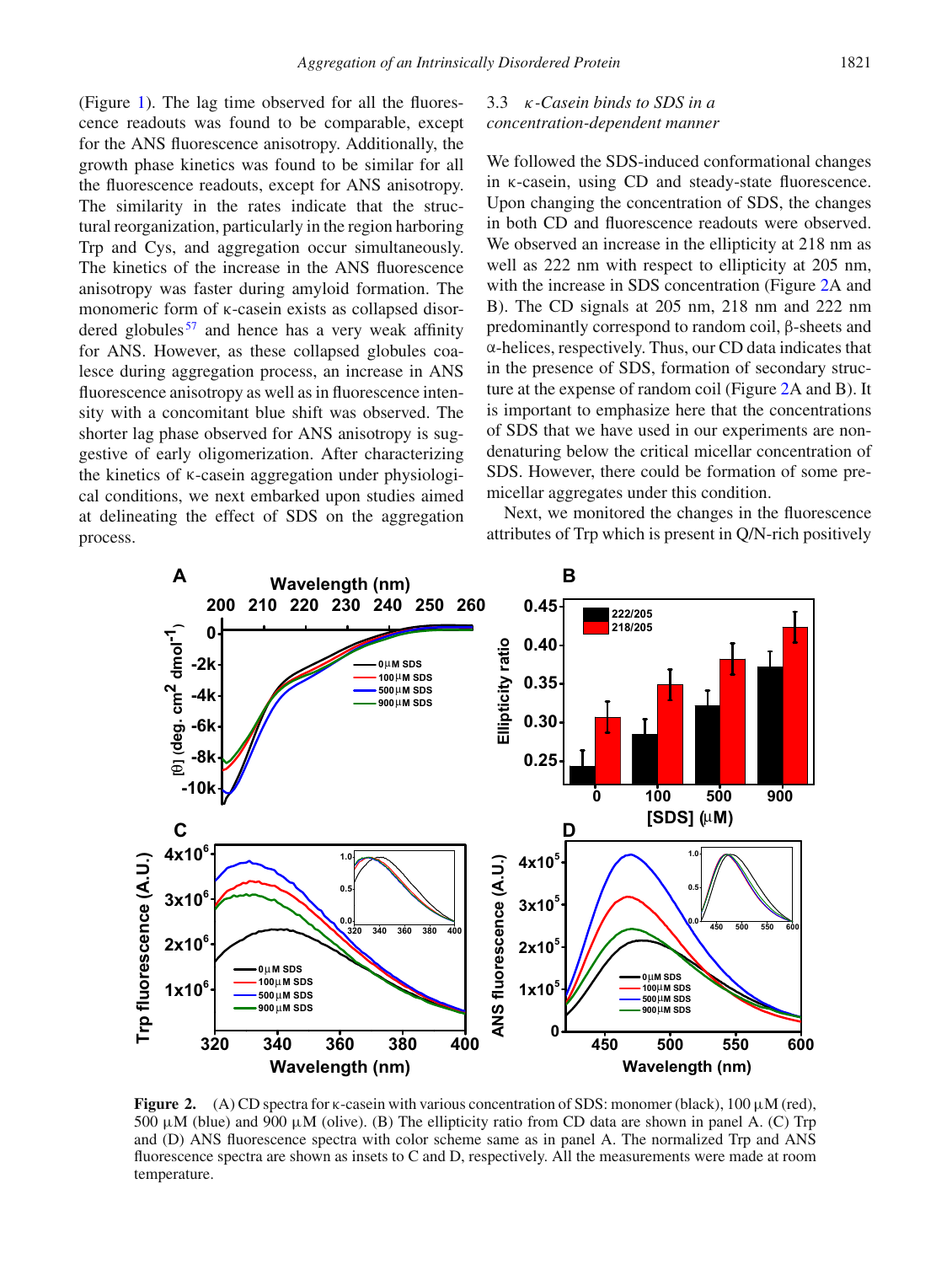

**Figure 3.** ThT fluorescence spectra for (A) 1  $\mu$ M of k-casein without (black) and with (i) 10  $\mu$ M (red) and (ii) 50  $\mu$ M (blue) of SDS. (B) 10  $\mu$ M of  $\kappa$ -casein without (black) and with (i) 100  $\mu$ M (red) and (ii) 500  $\mu$ M (blue) of SDS. (C) ThT fluorescence kinetics data for (i) 10 μM (black) and (ii) 50 μM (red) of κ-casein with 500  $\mu$ M of SDS. (D) ThT, (E) Trp and (F) ANS fluorescence kinetics data for 20  $\mu$ M of  $\kappa$ -casein with  $100 \mu$ M of SDS. All the measurements were made at room temperature.

charged N-terminal domain. The Q/N-rich domain of κ-casein shares some resemblance with the amyloidogenic segment of the yeast prion protein. 65,66 An increase in Trp fluorescence with a concomitant blue shift in the emission maximum was observed with increase in SDS concentration (Figure 2C). At higher concentration of SDS ( $> 500 \mu M$ ), a drop in the fluorescence was observed. However, this drop in the fluorescence was not associated with a red shift in the emission maximum and thus, it is likely to be due to fluorescence quenching from the neighboring amino acid residues. We next monitored the changes in the hydrophobicity. An increase in the ANS fluorescence, accompanied by a blue shift in the emission maximum was observed with increase in SDS concentration and like Trp, at higher concentration of SDS ( $> 500 \mu M$ ), a drop in ANS fluorescence was observed. This set of data suggested that the SDS-induced conformations have higher affinity towards ANS compared to the monomeric state. Since ANS gives us information about the overall hydrophobicity, we speculate that in the presence of SDS, there is formation of some hydrophobic clusters where ANS gets encapsulated. ANS molecules can potentially bind to SDS molecules. However, at the concentrations of SDS that we have used in our study, we did not observe any ANS binding (data not shown).

Taken together, our data from CD and fluorescence suggest that κ-casein undergoes appreciable conformational change in the presence of SDS. This change appears to be SDS concentration dependent. Though both CD and fluorescence clearly indicated some conformational change in κ-casein in the presence of SDS, it was not clear whether κ-casein remains its monomeric state or forms higher order aggregates. Since CD data indicated an increase in  $\theta_{218}/\theta_{205}$ , we suspected the possibility of aggregation leading to β-sheet rich conformations in the presence of SDS since SDSinduced fibrillation has been previously reported for some IDPs.  $33,34,67$  Therefore, we next carried out ThT fluorescence measurements.

# 3.4 κ*-Casein aggregates without a lag phase in the presence of SDS*

A high affinity for ThT was observed for SDS-induced conformations of κ**-**casein and this binding affinity for ThT was found to be highly concentration dependent (Figure 3). The strong dependence on the concentration of κ-casein as well as SDS was observed (Figure 3A and B). Thus, κ**-**casein forms ThT active aggregates in the presence of SDS. In order to decipher the mechanism of SDS-induced aggregation, we followed the kinetics of this conformational change using ThT, Trp and ANS fluorescence. All fluorescent readouts indicated the absence of a lag phase suggesting nucleationindependent or isodesmic polymerization mechanism (Figure  $3D-F$ ). <sup>68</sup> This is clearly in sharp contrast to the nucleation-dependent amyloid assembly kinetics observed for κ**-**casein fibrillation in the absence of SDS (Figure 2). Thus, our results suggested that SDS acts as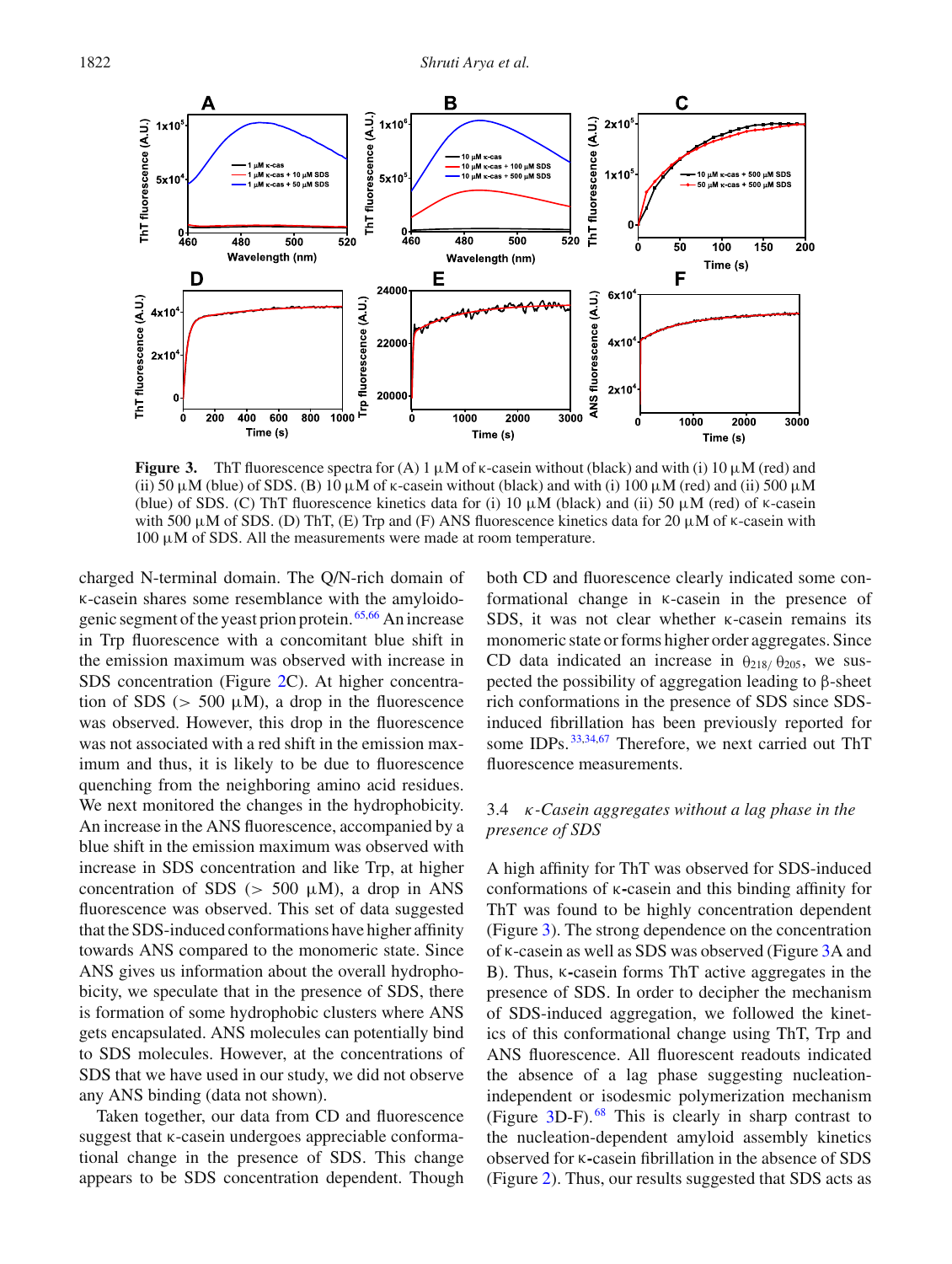

**Figure 4.** (A) CD spectra, (B) the ellipticity ratio obtained from CD data shown in panel A, (C) Normalized Trp fluorescence spectra, (D) Trp fluorescence anisotropy, (E) Normalized ANS fluorescence spectra, (F) ANS fluorescence anisotropy and (G) ANS fluorescence lifetime for monomer (black), Amyloid conformation (red) and SDS (100  $\mu$ M)-induced conformation (blue). All the measurements were made at room temperature.

a trigger for κ**-**casein conformational change and aggregation. SDS switches the aggregation mechanism from a typical nucleation dependent polymerization $65,68,69$  to an apparent isodesmic polymerization that does not require a high protein concentration. A similar switch in the aggregation mechanism has been reported previously in the presence of salt and chemical chaperones, upon changing the pH of the solution, etc.  $70-72$ 

After confirming that κ-casein aggregates in the presence of SDS, we next compared the secondary structural contents and fluorescence attributes of the final conformation attained by the aggregates formed in the absence and in the presence of SDS. We refer to the aggregates formed under physiological conditions, in the absence of SDS, as amyloids as it has already been established previously by us that κ-casein forms amyloid fibrils under this condition. <sup>61</sup> The aggregate conformation obtained in the presence of SDS has been referred to as SDSinduced conformation. For comparison, we are only considering the aggregates formed with  $100 \mu M$  SDS because the aggregates formed at higher concentration of SDS tend to precipitate as a function of time. It is interesting to note that β-sheet content is higher for aggregates formed in the absence of SDS as is evident from  $\theta_{218}$  /  $\theta_{205}$  (Figure 4A and B). In case of Trp fluorescence, though the extent of blue shift is similar for both type of aggregates, anisotropy is much higher for SDSinduced conformation of aggregates (Figure 4C and D). This result indicates that the local structure around Trp is much more rigid in case of aggregates formed in the presence of SDS. This plausibly suggests that SDS neutralize the positive charge in N-terminal domain that harbors Trp and is also rich in aggregation prone Q and N residues. The charge neutralization in the N-terminal domain might lead to favorable chain-chain interactions as a result of which aggregation process is accelerated. After Trp, we next compared ANS fluorescence characteristics of both the aggregates. The aggregates formed in the presence of SDS showed much lower ANS binding as is clear from the fluorescence anisotropy and lifetime data (Figure 4E-G). The lower ANS binding for the aggregates formed in the presence of SDS is probably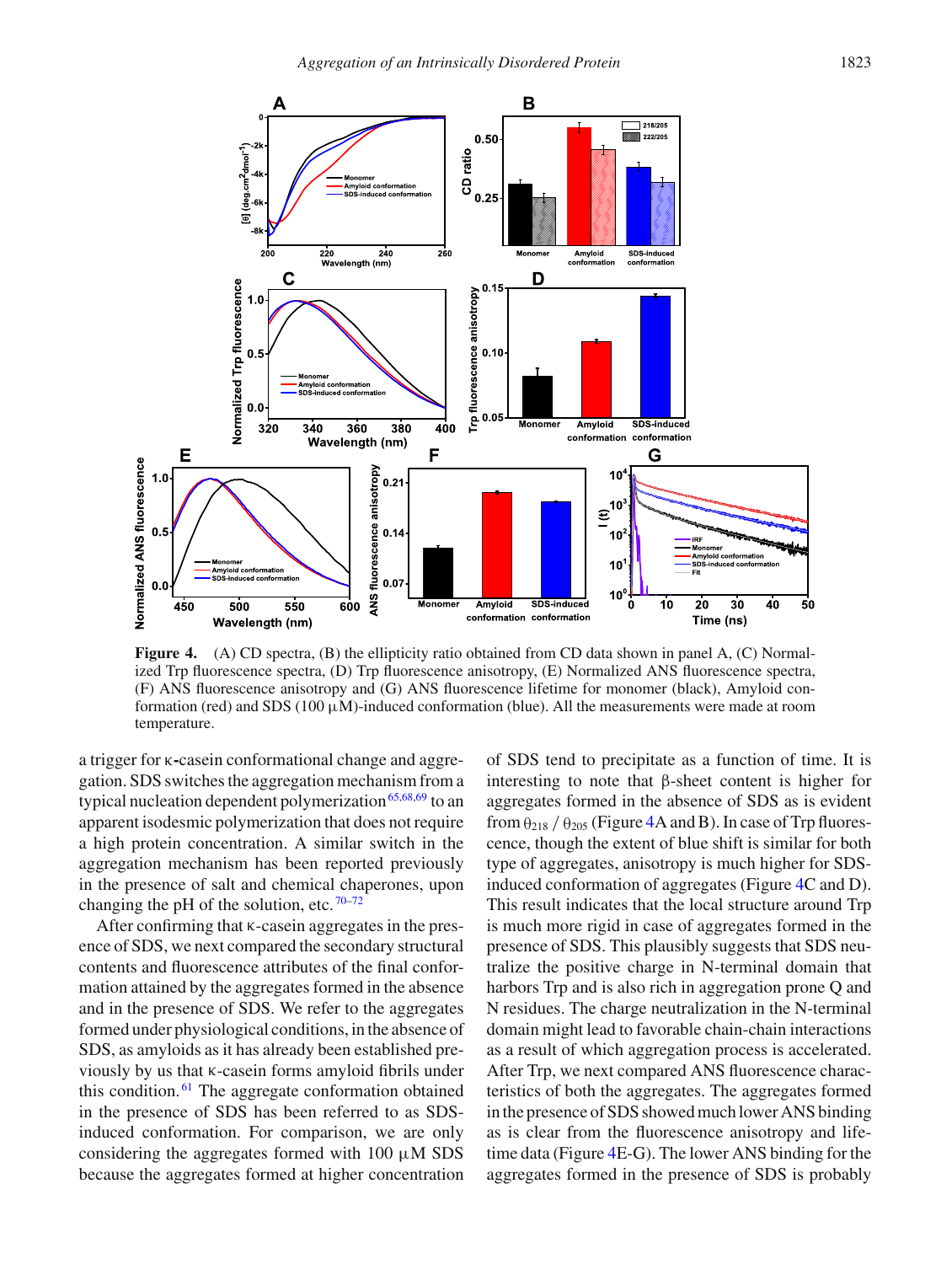associated with the lower content of hydrophobic pockets compared to the aggregates formed without SDS. After gaining insights into the conformational attributes of the aggregates formed under two different solution conditions, we next performed atomic force microscopy (AFM) imaging to visualize the nanoscale morphology of these aggregates.

# 3.5 *Insights into the nanoscale morphology of aggregates*

AFM is used extensively for imaging the nanoscale topography of protein aggregates.  $58,73-76$  In the absence of SDS, we observed long thread-like amyloid fibrils of 6-7 nm in height. The height profiles of these fibrils observed in AFM images collected at different time points in the growth phase of aggregation are shown in Figure 5A-C. In the presence of SDS, AFM imaging revealed a heterogeneous co-existence of small and large-sized spherical oligomers (Figure 5D-F). Mostly, large sized oligomers ranging from 20–60 nm were observed. Though we could not detect fibrils from these oligomeric species, we do not completely rule out the possibility of fibril formation upon much longer incubation. Previous studies on κ-casein aggregation have proposed that the rate determining step in κ-casein fibrillation is the dissociation of larger oligomers into smaller species.<sup>48</sup> Since in the presence of SDS, mostly large oligomers were observed, it is possible that these oligomers require a much longer time to dissociate into smaller amyloidogenic species. As a result, fibril formation does not occur immediately or within few days. On the contrary, in the absence of SDS, since the oligomers formed are much smaller in size (3–6 nm) and are possibly much more amyloidogenic than the larger species, the fibril formation is much more facile.

Taken together, our studies indicate that in the absence of SDS, κ-casein aggregation occurs at a high concentration and follows a nucleation-dependent polymerization pathway. In the presence of SDS, a switch in the aggregation mechanism from nucleation-dependent polymerization to an apparent isodesmic polymerization is observed. The alteration in the aggregation mechanism also leads to a variation in the morphology of the aggregates suggesting that the morphology of the protein aggregates might be strongly linked to the



**Figure 5.** AFM images along with the height profiles of κ-casein (A-C) amyloid fibrils formed without SDS and (D-F) spherical oligomeric aggregates formed in the presence of SDS (100  $\mu$ M).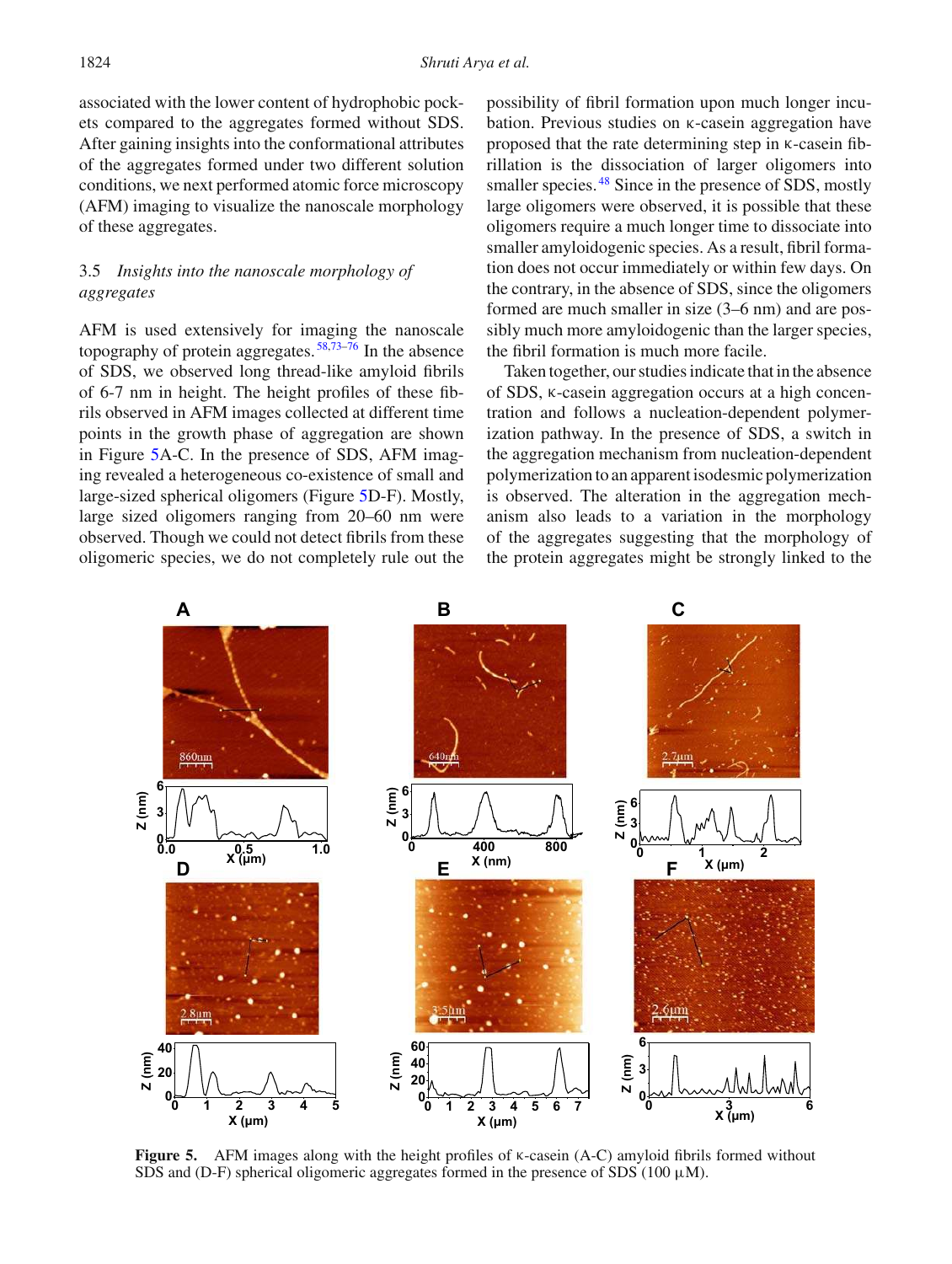mechanism of aggregation. We believe that SDS acts as a conformational catalyst by neutralizing the positive charge on the aggregation prone Q/N rich domain that results in the hydrophobic association and intermolecular hydrogen bonding between the polypeptide chains. This in turn facilitates the coalescence of κcasein monomers into large sized oligomers and is in line with the charge colloid model.  $77,78$  As a result of facile oligomerization due to charge neutralization in the presence of anionic SDS, the lag phase is not detected during aggregation in the presence of SDS.

### **4. Conclusions**

In this work, we showed the effect of a well-known lipid mimetic, SDS, on the mechanism of aggregation of an amyloidogenic IDP, namely, bovine κ-casein using a variety of biophysical tools. The deposition of amyloids formed by κ-casein is linked with mammary cancer. The amyloid formation from κ-casein followed a nucleation dependent polymerization in the absence of SDS, as shown previously.<sup>61</sup> In the presence of SDS at submicellar concentrations, a switch in the mechanism was observed. Additionally, the morphologies of the aggregates formed in the absence and presence of SDS were found to be different. Without SDS, fibril formation occurred, whereas, in the presence of SDS, mostly large spherical oligomers were observed. The fibrillar species formed without SDS have higher β-sheet content compared to the spherical oligomeric species formed in the presence of SDS. The interaction of κ-casein with SDS may have physiological relevance as SDS being a membrane mimetic is able to mimic the role of anionic lipids found in milk and milk ducts. Additionally, our studies suggest that the morphology of the protein aggregates can be modulated using detergents and can be utilized for the designing of novel protein/amyloid based nanomaterials. Since κ-casein is readily available and easy to isolate from milk, therefore, by making use of lipid mimetics/surfactants, we can control the aggregation pathway of κ-casein, modulate the morphology of the aggregates and accordingly utilize them for various bionanomaterials applications. In fact, the fibrillar κ-casein has been used in the past for the encapsulation and controlled delivery of retinoic acid, which was used to promote the differentiation of neuronal cells.<sup>79</sup>

#### **Acknowledgements**

We thank IISER Mohali, the Council of Scientific and Industrial Research, the Department of Science and Technology, the Ministry of Human Resource Development, Govt. of India (research grants to S.M. and fellowships to S.A., P.D. & N.J.) for financial support.

#### **References**

- 1. Nelson R, Sawaya M R, Balbirnie M, Madsen A O, Riekel C, Grothe R and Eisenberg D 2005 Structure of the cross-[beta] spine of amyloid-like fibrils *Nature* **435** 773
- 2. Brettschneider J, Tredici K D, Lee V M Y and Trojanowski J Q 2015 Spreading of pathology in neurodegenerative diseases: A focus on human studies *Nat. Rev. Neurosci.* **16** 109
- 3. Uversky V N, Dave V, Iakoucheva L M, Malaney P, Metallo S J, Pathak R R and Joerger A C 2014 Pathological unfoldomics of uncontrolled chaos: Intrinsically disordered proteins and human diseases *Chem. Rev.* **114** 6844
- 4. Tipping K W, van Oosten-Hawle P, Hewitt E W and Radford S E 2015 Amyloid fibres: Inert end-stage aggregates or key players in disease? *Trends Biochem. Sci.* **40** 719
- 5. Knowles T P, Vendruscolo M and Dobson C M 2014 The amyloid state and its association with protein misfolding diseases *Nat. Rev. Mol. Cell Biol.* **15** 384
- 6. Eisenberg D and Jucker M 2012 The amyloid state of proteins in human diseases *Cell* **148** 1188
- 7. Greenwald J and Riek R 2010 Biology of amyloid: Structure, function, and regulation *Structure* **18** 1244
- 8. Li C and Mezzenga R 2013 The interplay between carbon nanomaterials and amyloid fibrils in bio-nanotechnology *Nanoscale* **5** 6207
- 9. Bolisetty S and Mezzenga R 2016 Amyloid–carbon hybrid membranes for universal water purification *Nat. Nanotechnol.* **11** 365
- 10. Knowles T P and Mezzenga R 2016 Amyloid fibrils as building blocks for natural and artificial functional materials *Adv. Mater.* **28** 6546
- 11. Cherny I and Gazit E 2008 Amyloids: Not only pathological agents but also ordered nanomaterials *Angew. Chem. Int. Ed.* **47** 4062
- 12. Pearce F G, Mackintosh S H and Gerrard J A 2007 Formation of amyloid-like fibrils by ovalbumin and related proteins under conditions relevant to food processing *J. Agric. Food Chem.* **55** 318
- 13. Raynes J K, Carver J A, Gras S L and Gerrard J A 2014 Protein nanostructures in food—Should we be worried? *Trends Food Sci. Technol.* **37** 42
- 14. Stefani M and Dobson C M 2003 Protein aggregation and aggregate toxicity: New insights into protein folding, misfolding diseases and biological evolution *J. Mol. Med.* **81** 678
- 15. Cohen S I A, Vendruscolo M, Dobson C M and Knowles T P 2012 From macroscopic measurements to microscopic mechanisms of protein aggregation *J. Mol. Biol.* **421** 160
- 16. Knowles T P, Waudby C A, Devlin G L, Cohen S I A, Aguzzi A, Vendruscolo M, Terentjev E M, Welland M E and Dobson C M 2009 An analytical solution to the kinetics of breakable filament assembly *Science* **326** 1533
- 17. Bucciantini M, Rigacci S and Stefani M 2014 Amyloid aggregation: Role of biological membranes and the aggregate–membrane system *J. Phys. Chem. Lett.* **5** 517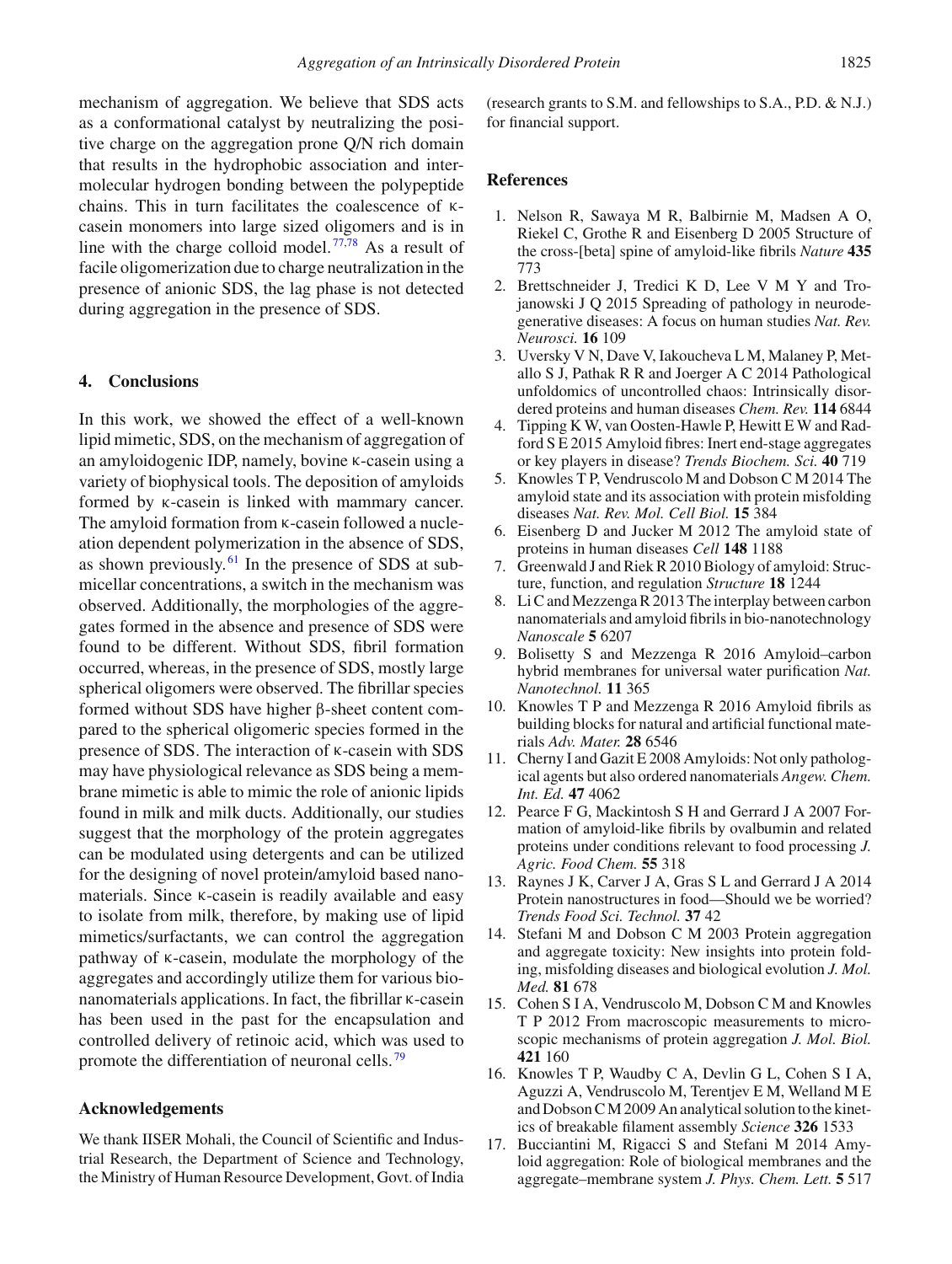- 18. Bucciantini M and Cecchi C 2010 Biological membranes as protein aggregation matrices and targets of amyloid toxicity. In*Protein Misfolding and Cellular Stress in Disease and Aging: Concepts and Protocols* P Bross and N Gregersen (Eds.) (Totowa, NJ: Humana Press) p. 231
- 19. Sethuraman A and Belfort G 2005 Protein structural perturbation and aggregation on homogeneous surfaces *Biophys. J.* **88** 1322
- 20. Zhu J, Nathan C, Jin W, Sim D, Ashcroft G S, Wahl S M, Lacomis L, Erdjument-Bromage H, Tempst P, Wright C D and Ding A 2002 Conversion of proepithelin to epithelins: Roles of SLPI and elastase in host defense and wound repair *Cell* **111** 867
- 21. Gorbenko G P and Kinnunen P K J 2006 The role of lipid–protein interactions in amyloid-type protein fibril formation *Chem. Phys. Lipids* **141** 72
- 22. Michikawa M, Gong J S, Fan Q W, Sawamura N and Yanagisawa K 2001 A novel action of Alzheimer's amyloid β-protein (A β): Oligomeric A β promotes lipid release *J. Neurosci.* **21** 7226
- 23. Sparr E, Engel M F M, Sakharov D V, Sprong M, Jacobs J, de Kruijff B, Höppener J W M and Antoinette Killian J 2004 Islet amyloid polypeptide-induced membrane leakage involves uptake of lipids by forming amyloid fibers *FEBS Lett.* **577** 117
- 24. Zhu M, Li J and Fink A L 2003 The association of α-synuclein with membranes affects bilayer structure, stability, and fibril formation *J. Biol. Chem.* **278** 40186
- 25. Chaudhary H, Stefanovic A N D, Subramaniam V and Claessens M M A E 2014 Membrane interactions and fibrillization of α-synuclein play an essential role in membrane disruption *FEBS Lett.* **588** 4457
- 26. Reynolds N P, Soragni A, Rabe M, Verdes D, Liverani E, Handschin S, Riek R and Seeger S 2011 Mechanism of membrane interaction and disruption by α-synuclein *J. Am. Chem. Soc.* **133** 19366
- 27. Lashuel H A 2005 Membrane permeabilization: A common mechanism in protein-misfolding diseases *Sci. Aging Knowledge Environ.* **2005** pe28
- 28. Cao P, Abedini A, Wang H, Tu L-H, Zhang X, Schmidt A M and Raleigh D P 2013 Islet amyloid polypeptide toxicity and membrane interactions *Proc. Natl. Acad. Sci. USA* **110** 19279
- 29. Goodchild S C, Sheynis T, Thompson R, Tipping K W, Xue W F, Ranson N A, Beales P A, Hewitt E W and Radford S E 2014 β2-Microglobulin amyloid fibril-induced membrane disruption is enhanced by endosomal lipids and acidic pH *PLoS ONE* **9** e104492
- 30. Milanesi L, Sheynis T, Xue W-F, Orlova E V, Hellewell A L, Jelinek R, Hewitt E W, Radford S E and Saibil H R 2012 Direct three-dimensional visualization of membrane disruption by amyloid fibrils *Proc. Natl. Acad. Sci. USA* **109** 20455
- 31. van der Lee R, Buljan M, Lang B, Weatheritt R J, Daughdrill G W, Dunker A K, Fuxreiter M, Gough J, Gsponer J, Jones D T, Kim P M, Kriwacki R W, Oldfield C J, Pappu R V, Tompa P, Uversky V N, Wright P E and Babu M M 2014 Classification of intrinsically disordered regions and proteins *Chem. Rev.* **114** 6589
- 32. Dyson H J and Wright P E 2005 Intrinsically unstructured proteins and their functions *Nat. Rev. Mol. Cell Biol.* **6** 197
- 33. Rivers R C, Kumita J R, Tartaglia G G, Dedmon M M, Pawar A, Vendruscolo M, Dobson C M and Christodoulou J 2008 Molecular determinants of the aggregation behavior of α- and β-synuclein *Protein Sci.* **17** 887
- 34. Giehm L, Oliveira C L P, Christiansen G, Pedersen J S and Otzen D E 2010 SDS-induced fibrillation of αsynuclein: An alternative fibrillation pathway *J. Mol. Biol.* **401** 115
- 35. Ferreon A C, Gambin Y, Lemke E A and Deniz A A 2009 Interplay of alpha-synuclein binding and conformational switching probed by single-molecule fluorescence *Proc. Natl. Acad. Sci. USA* **106** 5645
- 36. Ahmad M F, Ramakrishna T, Raman B and Rao Ch M 2006 Fibrillogenic and non-fibrillogenic ensembles of SDS-bound human alpha-synuclein *J. Mol. Biol.* **364** 1061
- 37. Tompa P and Fersht 2009 In *A Structure and Function of Intrinsically Disordered Proteins* (Florida: Taylor & Francis Group)
- 38. Farrell H M, Kumosinski T F, Malin E L and Brown E M 2002 The caseins of milk as calcium-binding proteins. In *Calcium-Binding Protein Protocols: Volume 1: Reviews and Case Studies* H J Vogel (Ed.) (Totowa, NJ: Humana Press) p. 97
- 39. De Kruif C G and Holt C 2003 Casein micelle structure, functions and interactions. In *Advanced Dairy Chemistry—1 Proteins: Part A/Part B* P F Fox and P L H McSweeney (Eds.) (Boston, MA: Springer) p. 233
- 40. Bhattacharyya J and Das K P 1999 Molecular chaperonelike properties of an unfolded protein, αs-casein *J. Biol. Chem.* **274** 15505
- 41. Zhang X, Fu X, Zhang H, Liu C, Jiao W and Chang Z 2005 Chaperone-like activity of β-casein *Int. J. Biochem. Cell Biol.* **37** 1232
- 42. Morgan P E, Treweek T M, Lindner R A, Price W E and Carver J A 2005 Casein proteins as molecular chaperones *J. Agric. Food Chem.* **53** 2670
- 43. Yong Y H and Foegeding E A 2010 Caseins: Utilizing molecular chaperone properties to control protein aggregation in foods *J. Agric. Food Chem.* **58** 685
- 44. Holt C, Carver J A, Ecroyd H and Thorn D C 2013 Invited review: Caseins and the casein micelle: Their biological functions, structures, and behavior in foods *J. Dairy Sci.* **96** 6127
- 45. Farrell H M, Cooke P H, Wickham E D, Piotrowski E G and Hoagland P D 2003 Environmental influences on bovine κ-casein: Reduction and conversion to fibrillar (amyloid) structures *J. Protein Chem.* **22** 259
- 46. Thorn D C, Ecroyd H, Sunde M, Poon S and Carver J A 2008 Amyloid fibril formation by bovine milk  $\alpha$ s2-casein occurs under physiological conditions yet is prevented by its natural counterpart, αs1-casein *Biochemistry* **47** 3926
- 47. Thorn D C, Meehan S, Sunde M, Rekas A, Gras S L, MacPhee C E, Dobson C M, Wilson M R and Carver J A 2005 Amyloid fibril formation by bovine milk κ-casein and its inhibition by the molecular chaperones  $\alpha S$ - and β-casein *Biochemistry* **44** 17027
- 48. Ecroyd H, Thorn David C, Liu Y and Carver John A 2010 The dissociated form of κ-casein is the pre-